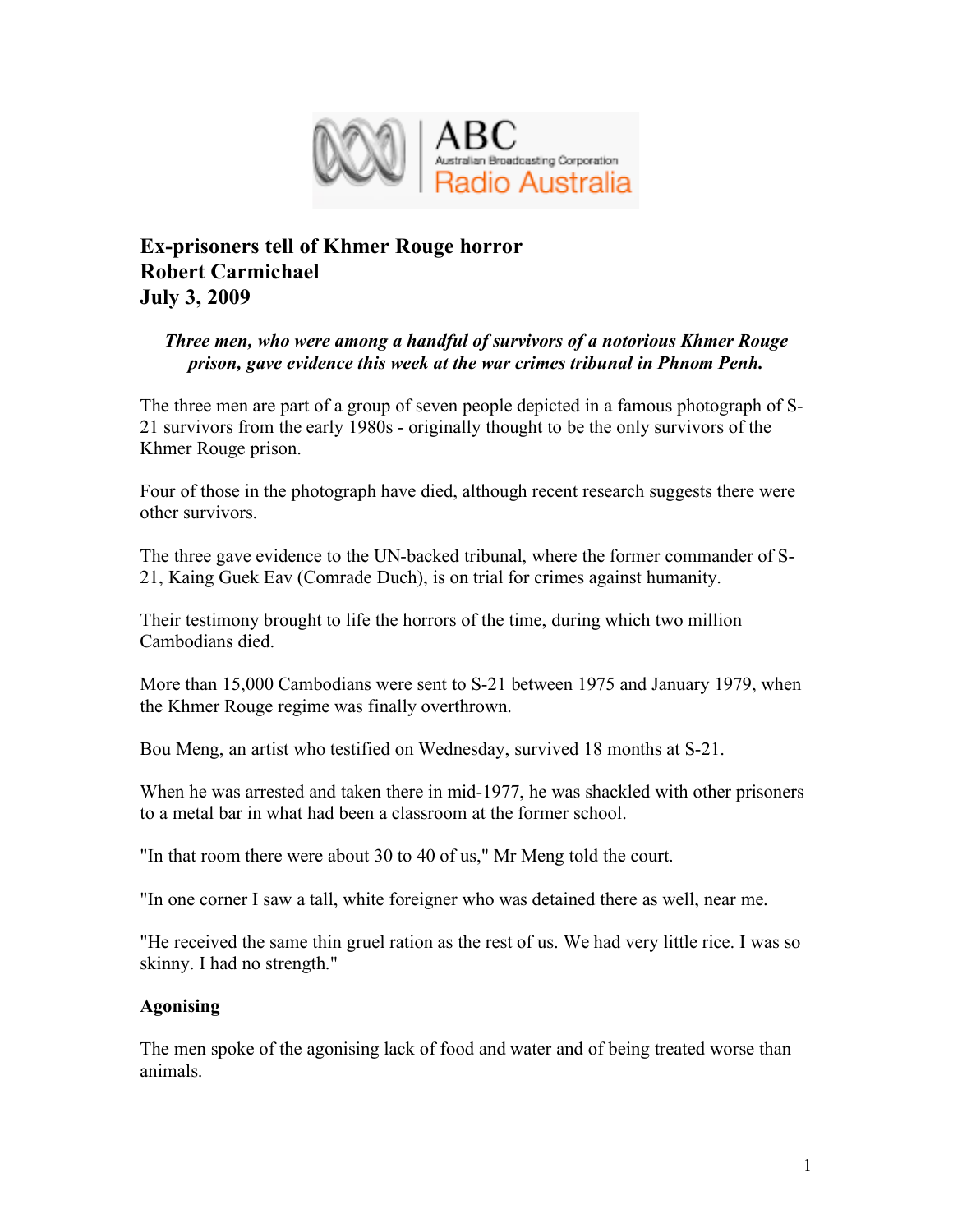And they told of torture - beatings and whippings, electric shocks, toenails pulled out with pliers.

The purpose was to get them to confess to being part of an imagined KGB/CIA plot against the state, after which, as standard procedure, they would be killed.

The presiding judge asked Mr Meng whether he was told why he and his wife - whom he never saw again - had been arrested.

"They didn't tell us anything," Mr Meng replied.

"They just told the prisoners that the Orwellian state - known as Angkar - was all-seeing and all-knowing.

"I said, 'My wife and I are orphans. What mistakes have we made?' They replied, 'You, you contemptible. You don't have to ask. You know that Angkar has many eyes like a pineapple. If you hadn't made a mistake, Angkar would not have arrested you'."

## **Corpses**

Vann Nath, also an artist, said prisoners died one after another, and late in the evening the corpses would be unshackled and removed.

He told the judges he ate his meals next to the dead and said he did not care because the prisoners had become like animals.

After more than a month, one of the guards came for him.

Mr Nath gave up hope, knowing he would now be killed.

But Comrade Duch, the prison commander, put Mr Nath to work alongside Mr Meng, painting giant canvases of the senior leaders of the Khmer Rouge.

Mr Nath survived for a year.

## **Spurious**

The third witness, a mechanic called Chum Mey, told the court how he was tortured and forced to confess to being part of a spurious CIA/KGB network designed to bring down the state.

But as with the two artists, Mr Mey had a skill.

Duch needed someone who could fix sewing machines, a water pump, typewriters. And so Mr Mey was put to work.